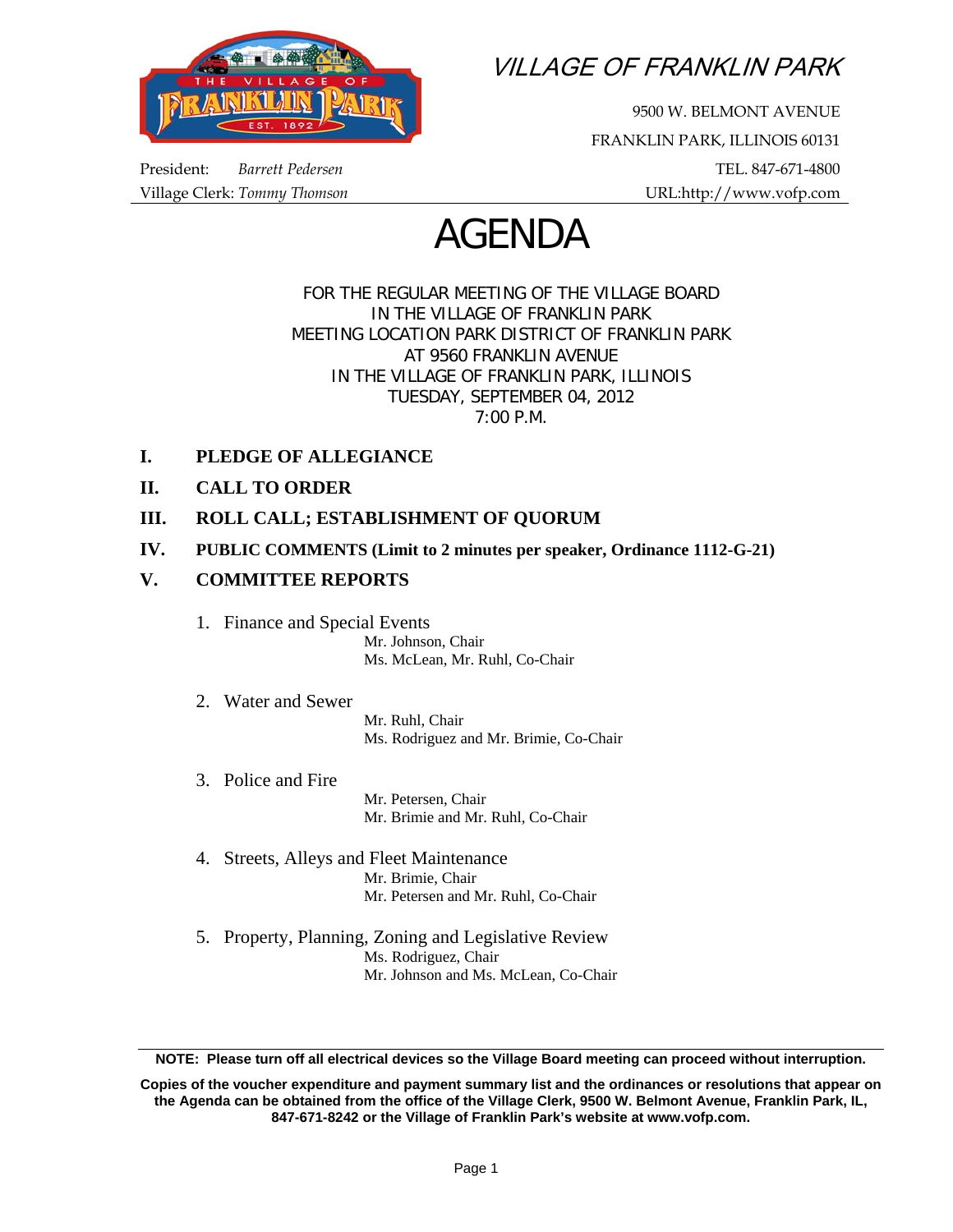6. Health, Human Resources, Green Technology and Education Ms. McLean, Chair Mr. Johnson and Mr. Petersen, Co-Chair

### **VI. STAFF REPORTS AND COMMENTS; DISCUSSION ON AGENDA ITEMS**

## **VII. CONSENT AGENDA**

(Items on the Consent Agenda will be enacted or approved by a single motion or omnibus vote. There will be no separate discussion on these items unless so requested by a member of the Village Board, in which case that item will be removed from the Consent Agenda and considered in the normal sequence of the Agenda.)

- 1. APPROVAL OF THE MINUTES FROM: (a) REGULAR MEETING OF THE PRESIDENT AND BOARD OF TRUSTEES HELD ON MONDAY, AUGUST 13, 2012
- 2. APPROVAL OF VOUCHER EXPENDITURES LIST IN THE AMOUNT OF \$2,095,568.66
- 3. ORDINANCE NO. 1213 VC AN ORDINANCE AMENDING CHAPTER SIX OF TITLE SIX OF THE VILLAGE CODE OF THE VILLAGE OF FRANKLIN PARK, COOK COUNTY, ILLINOIS (ESTABLISHMENT OF PARK ZONE ON ELM STREET AT EAST SCHOOL)
- 4. ORDINANCE NO. 1213 G AN ORDINANCE OF THE VILLAGE OF FRANKLIN PARK, COOK COUNTY, ILLINOIS AMENDING ORDINANCE NO. 1112-G-88 AUTHORIZING THE ISSUANCE OF THE \$402,882 GENERAL OBLIGATION DEBT CERTIFICATES, SERIES 2012, BY CHANGING THE SCHEDULE OF PAYMENTS
- 5. ORDINANCE NO. 1213 Z AN ORDINANCE OF THE VILLAGE OF FRANKLIN PARK, COOK COUNTY, ILLINOIS, GRANTING A CONDITIONAL USE TO ALLOW A CONCRETE MIXING PLANT IN THE I-2 GENERAL INDUSTRY DISTRICT (ZBA 12-15; 10545 WAVELAND AVENUE)
- 6. MOTION TO APPROVE BRADFORD SYSTEMS, 430 COUNTRY CLUB DRIVE, BENSENVILLE, ILLINOIS 60106, AS THE LOWEST RESPONSIBLE AND RESPONSIVE BIDDER AS THE TRADE CONTRACTOR FOR LOCKER SYSTEMS FOR THE POLICE STATION FACILITY IN AN AMOUNT NOT TO EXCEED \$101,981.00, IN ACCORDANCE WITH AND PURSUANT TO THE ANALYSIS AND RECOMMENDATION OF THE VILLAGE'S CONSTRUCTION MANAGER, MTI CONSTRUCTION, LLC

**NOTE: Please turn off all electrical devices so the Village Board meeting can proceed without interruption.** 

**Copies of the voucher expenditure and payment summary list and the ordinances or resolutions that appear on the Agenda can be obtained from the office of the Village Clerk, 9500 W. Belmont Avenue, Franklin Park, IL, 847-671-8242 or the Village of Franklin Park's website at www.vofp.com.**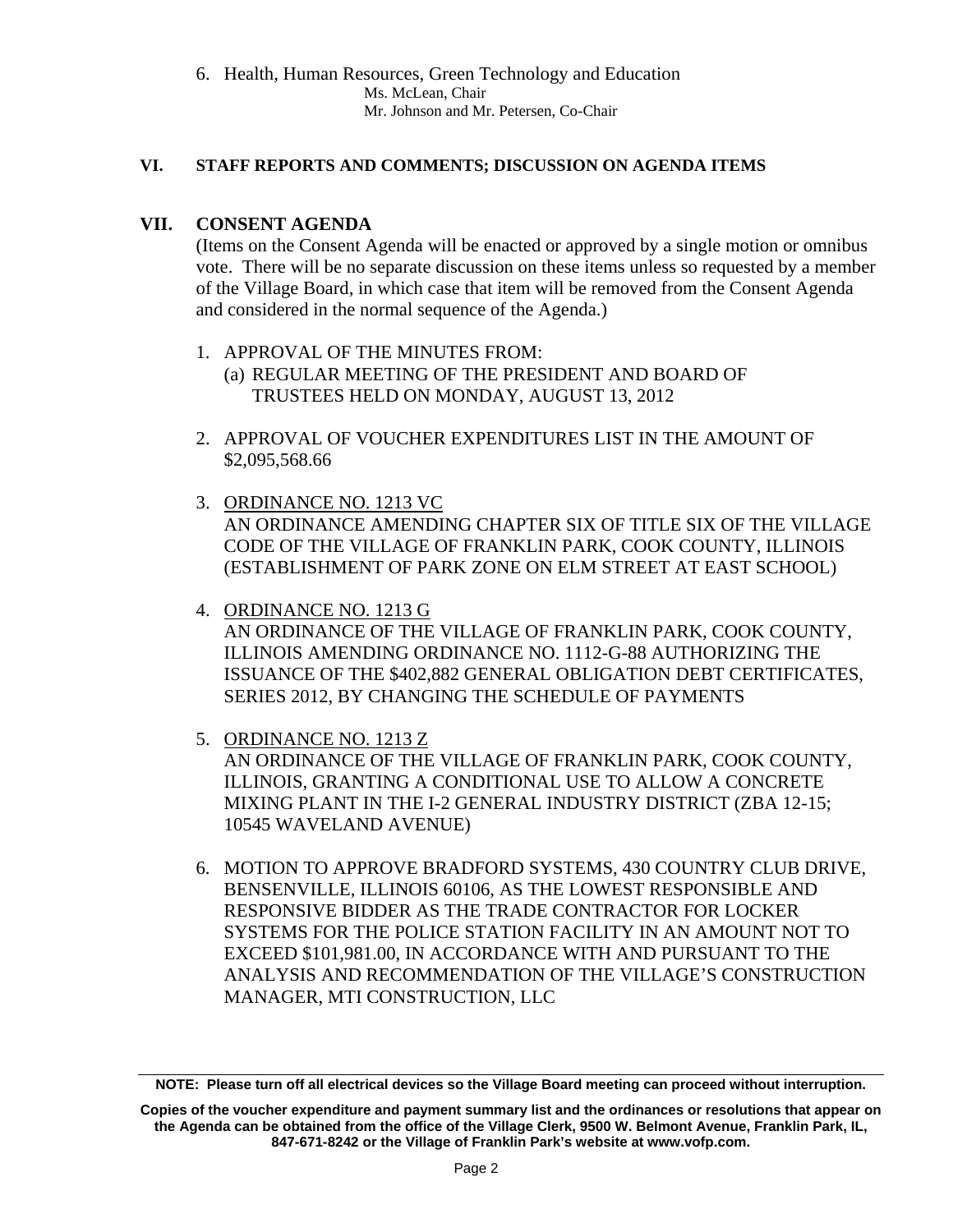- 7. MOTION TO APPROVE SHERMAN MECHANICAL, INCORPORATED, 1075 ALEXANDER COURT, CARY, ILLINOIS 60013, AS THE LOWEST RESPONSIBLE AND RESPONSIVE BIDDER FOR HVAC EQUIPMENT FOR THE POLICE STATION FACILITY IN AN AMOUNT NOT TO EXCEED \$1,625,000.00, IN ACCORDANCE WITH AND PURSUANT TO THE ANALYSIS AND RECOMMENDATION OF THE VILLAGE'S CONSTRUCTION MANAGER, MTI CONSTRUCTION, LLC
- 8. MOTION TO APPROVE ADVANCED COMMUNICATIONS, INCORPORATED, 201 WOODCREEK DRIVE, MICHIGAN CITY, INDIANA 46360, AS THE LOWEST RESPONSIBLE AND RESPONSIVE BIDDER FOR AUDIO VISUAL SYSTEMS FOR THE POLICE STATION FACILITY IN AN AMOUNT NOT TO EXCEED \$246,744.00, IN ACCORDANCE WITH AND PURSUANT TO THE ANALYSIS AND RECOMMENDATION OF THE VILLAGE'S CONSTRUCTION MANAGER, MTI CONSTRUCTION, LLC
- 9. MOTION TO APPROVE MIDCO, INCORPORATED, 8238 SOUTH MADISON STREET, BURR RIDGE, ILLINOIS 60527, AS THE LOWEST RESPONSIBLE AND RESPONSIVE BIDDER FOR ELECTRONIC SECURITY SYSTEMS FOR THE POLICE STATION FACILITY IN AN AMOUNT NOT TO EXCEED \$428,700.00, IN ACCORDANCE WITH AND PURSUANT TO THE ANALYSIS AND RECOMMENDATION OF THE VILLAGE'S CONSTRUCTION MANAGER, MTI CONSTRUCTION, LLC
- 10. MOTION TO APPROVE BODALA/ CENTRAL RUG & CARPET, 3006 CENTRAL STREET, EVANSTON, ILLINOIS 60201, AS THE LOWEST RESPONSIBLE AND RESPONSIVE BIDDER FOR CERAMIC AND PORCELAIN TILE FOR THE POLICE STATION FACILITY IN AN AMOUNT NOT TO EXCEED \$66,461.00, IN ACCORDANCE WITH AND PURSUANT TO THE ANALYSIS AND RECOMMENDATION OF THE VILLAGE'S CONSTRUCTION MANAGER, MTI CONSTRUCTION, LLC
- 11. MOTION TO APPROVE KNIGHTS OF COLUMBUS AVA MARIA COUNCIL NO. 4456 TAG DAY ON FRIDAY, SEPTEMBER 21, 2012 AND SATURDAY, SEPTEMBER 22, 2012 AT GRAND AVENUE AND 25TH FOR THEIR ANNUAL PERSONS WITH INTELLECTUAL DISABILITIES TOOTSIE ROLL FUND DRIVE
- 12. MOTION TO APPROVE FIRE DEPARTMENT REQUEST FOR MDA (MUSCULAR DYSTROPHY ASSOCIATION) TAG DAYS COLLECTION AT GRAND AVENUE AND MANNHEIM ROAD SEPTEMBER 5, 6, AND 7, 2012

## **VIII. UNFINISHED BUSINESS**

#### **IX. NEW BUSINESS**

#### **X. APPOINTMENTS/SWEARING IN**

1.Sixto Rincon, Member, Economic Development Commission

**NOTE: Please turn off all electrical devices so the Village Board meeting can proceed without interruption.** 

**Copies of the voucher expenditure and payment summary list and the ordinances or resolutions that appear on the Agenda can be obtained from the office of the Village Clerk, 9500 W. Belmont Avenue, Franklin Park, IL, 847-671-8242 or the Village of Franklin Park's website at www.vofp.com.**